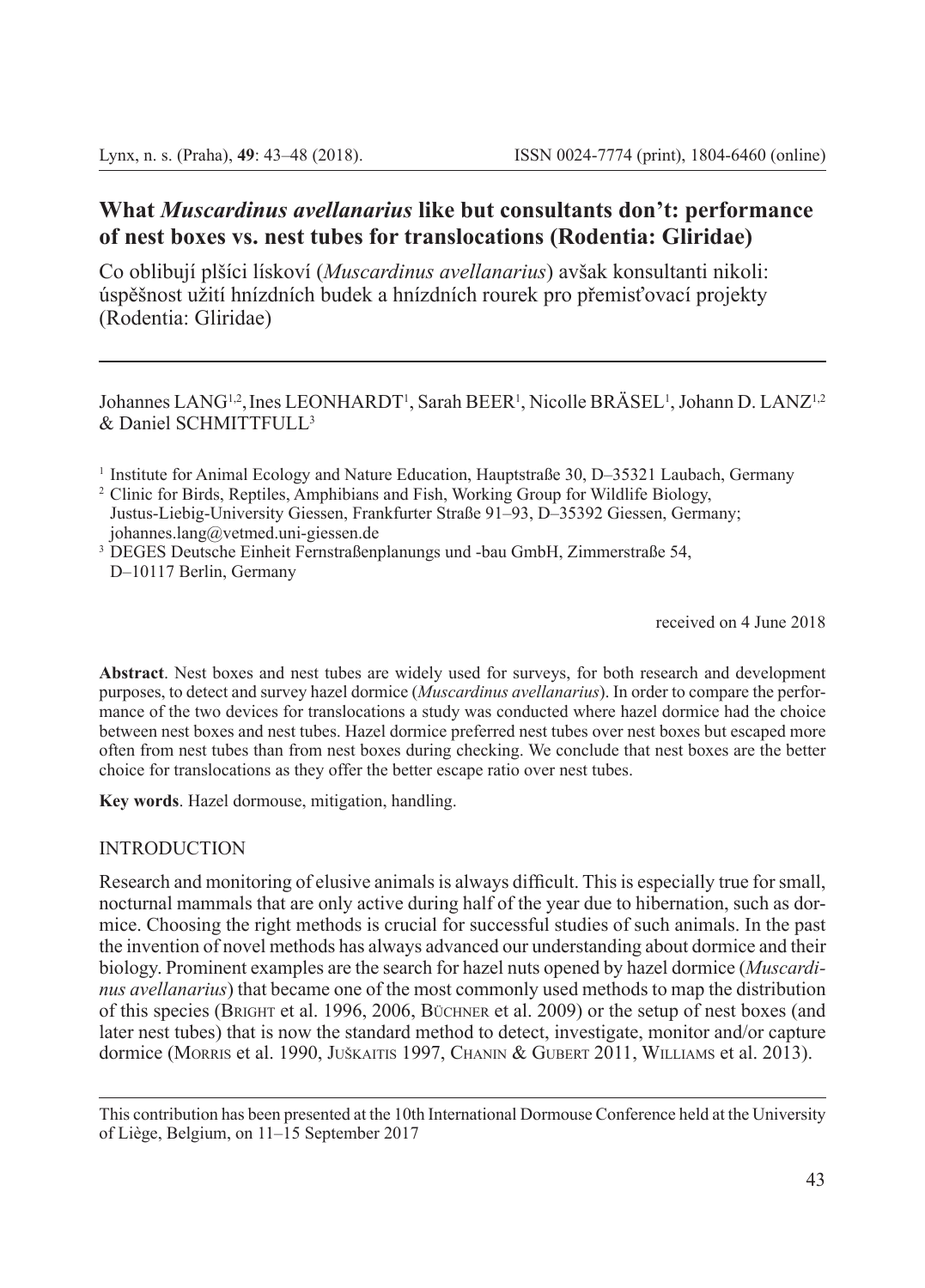Depending on the research question of a project, direct and indirect methods can be used to achieve the results required. Indirect methods such as the search for animal tracks and signs (e.g. search for opened hazel nuts or summer nests), are often less labour-intensive and can be applied to greater areas than direct methods (e.g. counting animals in nest boxes or nest tubes). For some research questions it is nevertheless necessary to use direct methods. A special circumstance using direct methods is development projects in dormouse habitats, where consultants need to assess potential impacts of the proposed development on hazel dormice and recommend appropriate mitigation measures in order to avoid the deliberate killing or injury of animals as well as habitat degradation. In general, this can be done in different ways (BRIGHT et al. 2006). When animals cannot relocate on their own, one option is to translocate them by catching and releasing them in other suitable habitats (translocation). In the course of a translocation, hazel dormice are usually captured in nest boxes, in which they are transported to a release site (recommendations in BRIGHT et al. 2006). Instead of using nest boxes, some authorities recommend nest tubes for the purpose of capturing animals to be translocated because nest tubes are easier to install, cheaper and, at least in some cases they are reported to be preferred by dormice, compared to nest boxes (M. SIMON pers. comm., but see CHANIN & GUBERT 2011).

During an ongoing development project nest boxes and nest tubes were used in equal numbers to capture hazel dormice for translocation. In order to compare the two methods, boxes and tubes were set up in a way that a comparison was possible without compromising the aim of the mitigation measure.

#### MATERIAL AND METHODS

The study site is part of an ongoing development project where the new highway A44 is currently under construction. This highway is a German Unification Transport Project and part of the trans-European transport network. It is for the purpose of closing gaps in the transport system between former East- and West-Germany. The section where the study took place is located in the north-east of the German federal state of Hesse (coordinates:  $51^{\circ}$  04' N,  $09^{\circ}$  56' E) at an altitude between 200 m and 350 m, well inside the known range of the hazel dormouse in this part of Germany (BÜCHNER et al. 2014). Since the highway leads through a corridor of high ecological value, extensive measures were taken to protect the existing fauna and flora. Part of the measures are the establishment of new information and the conservation, as well as optimization of existing habitats of the hazel dormouse. To compensate for the loss of about 38 ha of potential habitat, compensation areas for continuous ecological functionality-measures were provided.

The area affected by the development included 38 ha of potential hazel dormouse habitat (forest, forest edges and hedgerows) divided into 47 sub-sites along and adjacent to the future highway. All these sub-sites where well connected to other potential dormouse habitats. These habitats included semi-natural broad-leaved forests with European beech (*Fagus sylvatica*), common oak (*Quercus robur*) and European hornbeam (*Carpinus betulus*) as the dominating tree species, as well as conifer plantations made from Norway spruce (*Picea abies*) and Douglas fir (*Pseudotsuga menziesii*) and species rich hedgerows.

On the remaining 47 sub-sites of different size a total of 682 nest boxes and 666 nest tubes were installed. The overall density of boxes and tubes was 35.7 units/ha.

The nest boxes (size 22×9.5×9.5 cm) were made from rough-cut wood and had 25 mm diameter entrance holes facing the tree. Nest tubes (size  $30\times6.7\times6.7$  cm) were the standard model made from plastic tree guard material, with a wooden tray inside and a wooden block, sealing the tube at one end.

At 4 out of the 47 sub-sites, nest boxes and tubes were put next to each other to test whether dormice preferred one of the two devices. These sites are referred to as "comparison sites" in the text. Usually a tube was fixed on the same tree or bush as a box. If this was not possible, they were hung up as close as possible (distance  $\leq$  m). To use the same tree or bush species for both of the devices was attempted in order to avoid influence of individual habitat preferences by dormice. Altogether, 156 nest boxes and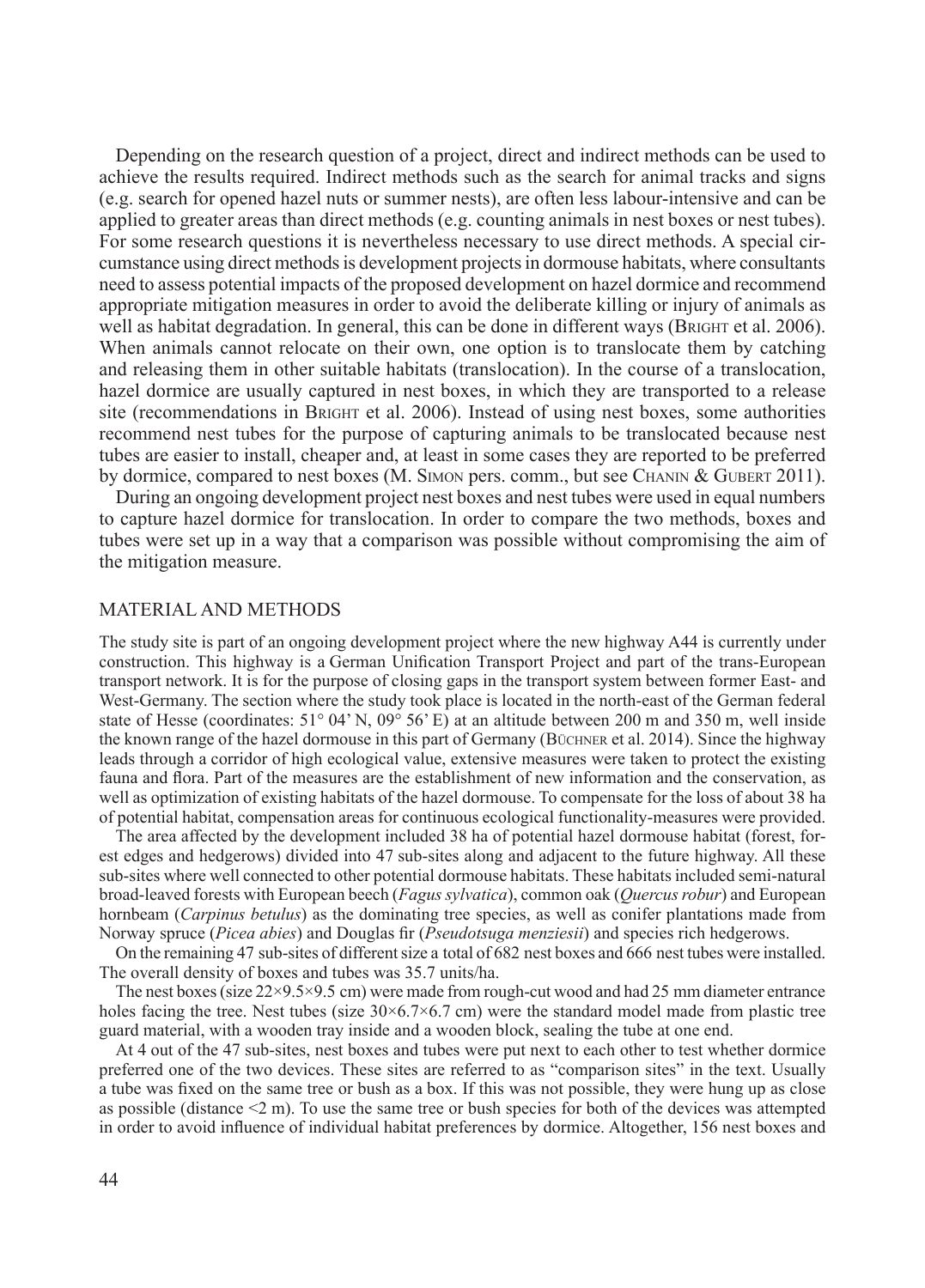156 nest tubes were hung up at the 4 comparison sites (11.1 ha in total). The density of boxes and tubes per hectare was 30.7, 32.6, 40.3 and 43.5, respectively.

Surveys took place on 12 occasions between 10 May and 8 November 2017. During monitoring the nest boxes and nest tubes were carefully approached and entrance holes blocked to prevent animals from escaping. Every nest box and nest tube were then thoroughly checked for dormice or other inhabitants and nests. When dormice were present, the captured animals were translocated inside the box or tube respectively.

For calculations, only adult animals and independent juveniles where used because juveniles that are still dependent on their mother do not choose nesting sites by themselves.

## **RESULTS**

Altogether 140 hazel dormice were found and 108 of them translocated; 28 animals escaped and two females with litters could not be translocated in order to avoid disturbance of their new-borns.

Apart from hazel dormice, other species including edible dormouse (*Glis glis*) (only one single animal), wood mice (*Apodemus*), bats, tits, wasps (including hornets) and ants were detected. *Apodemus* mice were the most abundant occupants of the nest boxes (288 animals) and nest tubes (68 animals).



Figs. 1, 2. Results of testings of artificial shelters for hazel dormice; left – frequency of hazel dormice encountered in nest boxes and nest tubes when given the choice; right – frequency of escaped dormice per one dormouse encountered in nest boxes and nest tubes respectively.

Obr. 1, 2. Výsledky testování umělých úkrytů plšíka lískového; vlevo – četnost plšíků nalezených v hnízdních budkách a hnízdních rourkách, pakliže dostali na vybranou; vpravo – četnost uprchlých plšíků na jednoho plšíka nalezeného v hnízdních budce, respektive hnízdní rource.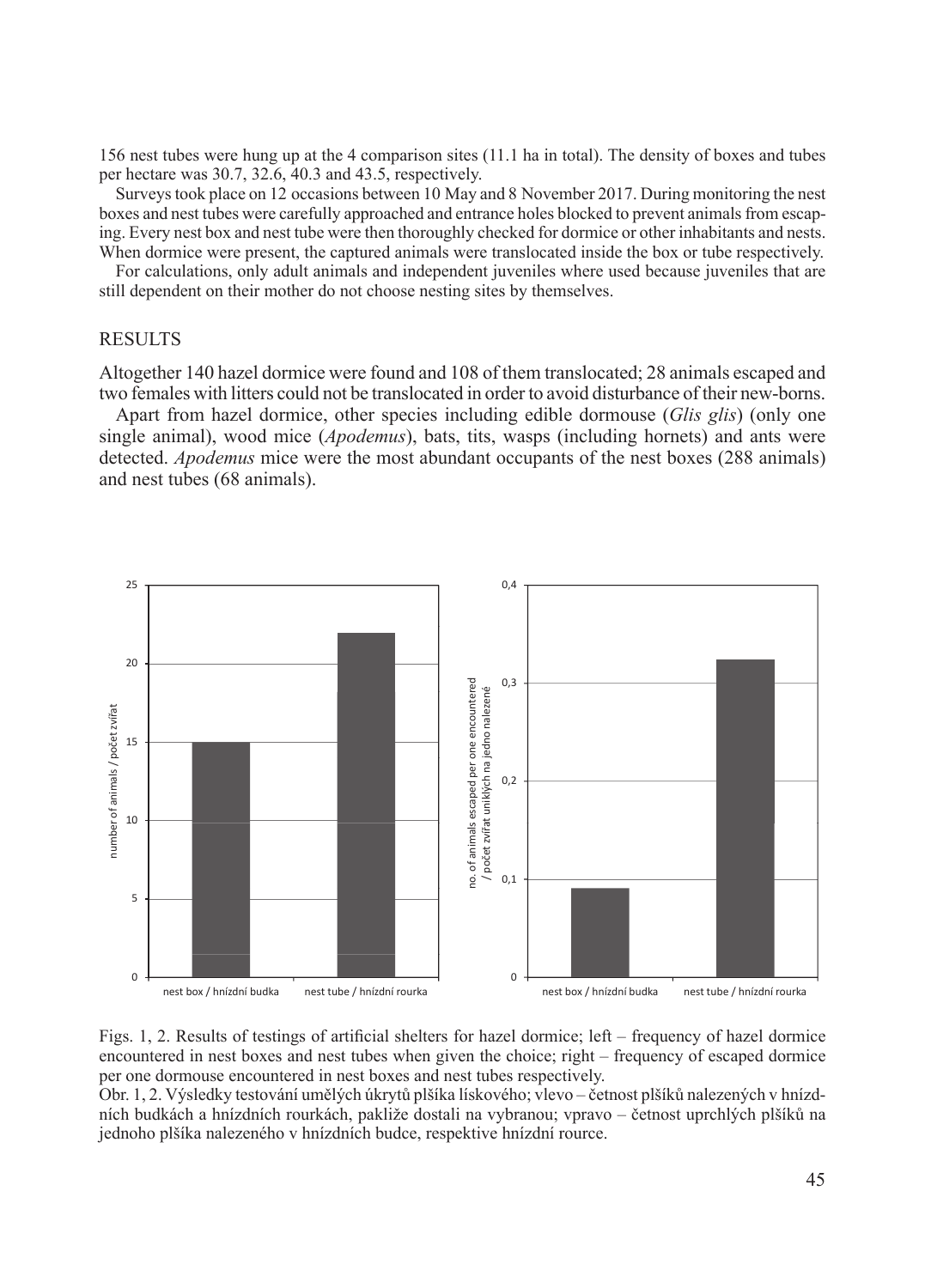At the comparison sites, 37 adult animals were found. Fifteen of these animals were inside nest boxes and 22 of the animals were inside nest tubes (Fig. 1). This suggests that animals preferred nest tubes over nest boxes and that we found 1.5 times more animals inside nest tubes.

Of the 129 adult animals encountered in nest boxes or nest tubes 28 (22%) escaped. In the tubes 23 (32%) out of 71 animals escaped and in the nest boxes 5 (9%) out of 55 animals escaped (Fig. 2). Which means animals escaped 3.6 times more often from nest tubes than from nest boxes.

#### DISCUSSION

Hazel dormice in our study clearly preferred nest tubes over nest boxes if both were present. These results are opposed to a study (CHANIN & GUBERT 2011) where dormice used nest boxes more frequently than nest tubes and another study, where the use of nest boxes and tubes did not differ from each other (BULLION  $&$  LOOSER in prep.).

Occupation of nest boxes by hazel dormice can be negatively affected by other species due to competition or predation (overview in Juškaitis & Büchner 2013 and Juškaitis 2014). Small entrance holes can exclude some of the bigger competitors such as edible dormice (*Glis glis*) and less damage from racoons (*Procyon lotor*) (GATTER & SCHÜTT 1999, SCHERBAUM-HEBERER et al. 2012, Büchner & Lang unpubl. data). But they fail to exclude small competitors such as yellow-necked mice (*Apodemus flavicollis*) and wood mice (*Apodemus sylvaticus*) (VERBEYLEN 2017). In our study yellow necked and wood mice preferred nest boxes over nest tubes and where found about 4 times more often in nest boxes. In the presence of competitors and especially when they reach high densities, the use of nest boxes by hazel dormice may be lower than without competitors, which has to be considered when comparing performance of our methods. The same is true for the structure and size of the boxes used. Some studies showed that hazel dormice preferred specific types and sizes of nest boxes over others (SCHERBAUM-HEBERER et al. 2012, but see discussion in Vogel & Duplain 2012, Juškaitis 2014). Therefore, preference of nest tubes over nest boxes in our study may have been an effect of competition that made the nest tubes more available for hazel dormice. What we do not know is what hazel dormice would do if only nest boxes are offered, without the possibility of choosing between tubes and boxes. CHANIN & GUBERT (2011) report they had 10 out of 110 hazel dormice which were only caught in tubes and never in boxes, whereas three marked individuals were found in boxes and tubes alike. This could be due to a preference of different individuals to use either boxes or tubes and some will exclude one or the other. In our study it was not possible to prove individual preferences because every caught animal was translocated with the exception of females with very young litters (<14 days). Due to individual preferences, there might also be site-specific differences, as some studies indicate a rather higher preference for nest boxes than for tubes (Chanin & Gubert 2011).

Regarding capturing animals for translocation purposes, nest boxes outperformed nest tubes because fewer animals escaped from them during monitoring surveys. This is a crucial and important fact because during translocations, the objective is to capture every single individual. If escaping cannot be avoided, it will diminish the success of the translocation exercise. Nest boxes showed the same overall performance compared to nest tubes in this study if all escaped animals were considered. In summary, 48 out of 71 animals in nest tubes and 50 out of 55 animals caught in nest boxes could be translocated. It has to be taken into account that there is no valid evidence that the same animals which were caught in nest tubes could not also be caught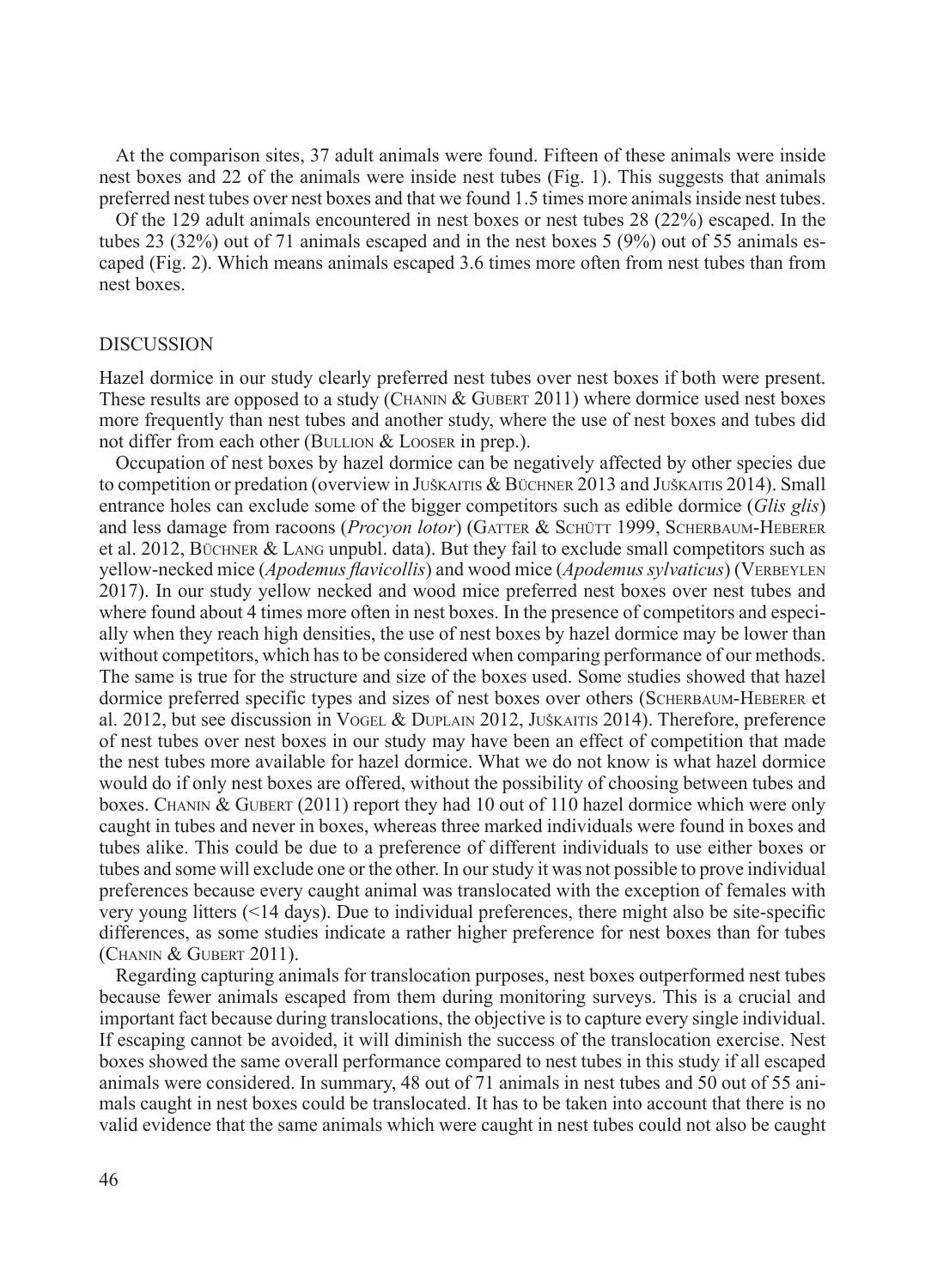in nest boxes with no nest tubes nearby for them to choose. Therefore, nest boxes seem to be the better choice to capture animals for translocations (or other purposes when animals are required to be handled) as they offer the better escape ratio over nest tubes.

#### SOUHRN

Hnízdní budky a hnízdní rourky jsou široce využívány k mapování fauny, jak pro účely výzkumu, tak pro účely plánování hospodářského či stavebního využití krajiny, obzvláště při odhalování přítomnosti či různých typech výzkumu plšíka lískového (*Muscardinus avellanarius*). Pro porovnání účelnosti obou zmíněných typů zařízení, zhusta užívaných i pro přemisťovací projekty, byla provedena studie hodnotící, jak plšíci uplatňují volbu mezi oběma zařízeními a jak účelné je tedy použití hnízdních budek či hnízdních rourek. Plšíci lískoví upřednostňovali hnízdní rourky před hnízdními budkami, ale při kontrolách častěji unikali z hnízdních rourek než z hnízdních budek. Výsledky testování obou zařízení tak ukazují, že pro přemisťovací projekty jsou hnízdní budky lepší volbou než hnízdní rourky, neboť nabízejí lepší poměr setrvání oproti úniku při kontrolách hnízdících jedinců.

### A c k n o w l e d g e m e n t s

We thank L. GUBERT and R. JUŠKAITIS for very helpful comments on the original manuscript and P. MORRIS for language editing.

#### **REFERENCES**

- Bright P. W. & Morris P. A., 1994: Animal translocation for conservation: performance of dormice in relation to release methods, origin and season. *Journal of Applied Ecology*, **31**: 699–708.
- Bright P., Morris P. & Mitchell-Jones T., 1996: A new survey of the dormouse *Muscardinus avellanarius* in Britain, 1993–4. *Mammal Review*, **26**: 189–195.
- Bright P., Morris P. & Mitchell-Jones T., 2006: *The Dormouse Conservation Handbook. Second Edition*. English Nature, Peterborough, 74 pp.
- Büchner S., Kretschmar C. & Paul A., 2009: Die Große Nussjagd in Sachsen Auf der Suche nach der Haselmaus. *Natur und Landschaft*, **84**: 328–333.
- Büchner S., Lang J. & Jokisch S., 2014: Die aktuelle Verbreitung der Haselmaus *Muscardinus avellanarius* in Hessen. *Jahrbuch Naturschutz in Hessen*, **15**: 123–125.
- Chanin P. & Gubert L., 2011: Surveying hazel dormice (*Muscardinus avellanarius*) with tubes and boxes: a comparison. *Mammal Notes*, **4**: 1–6.
- Chanin P. & Woods M., 2003: *Surveying Dormice Using Nest Tubes. Results and Experiences from the South West Dormouse Project. English Nature Research Report*, *524*. English Nature, Peterborough, 34 pp.
- GATTER W. & SCHÜTT R., 1999: Langzeitentwicklung der Höhlenkonkurrenz zwischen Vögeln (Aves) und Säugetieren (Bilche Gliridae; Mäuse Muridae) in den Wäldern Baden-Württembergs. *Ornithologischer Anzeiger*, **38**: 107–130.
- Juškaitis R., 1997: Use of nestboxes by the common dormice (*Muscardinus avellanarius* L.) in Lithuania. *Natura Croatica*, **6**: 177–188.
- Juškaitis R., 2014: *The Common Dormouse Muscardinus avellanarius*: *Ecology*, *Population Structure and Dynamics*. Nature Research Center, Vilnius, 196 pp.
- Juškaitis R. & Büchner S., 2013: *The Hazel Dormouse*. NBB English Edition, Westarp Wissenschaften, Hohenwarsleben, 17 pp.
- Marsh A. C. W. & Morris P. A., 2000: The use of dor mouse *Muscardinus avellanarius* nest boxes by two species of *Apodemus* in Britain. *Acta Theriologica*, **45**: 443–453.